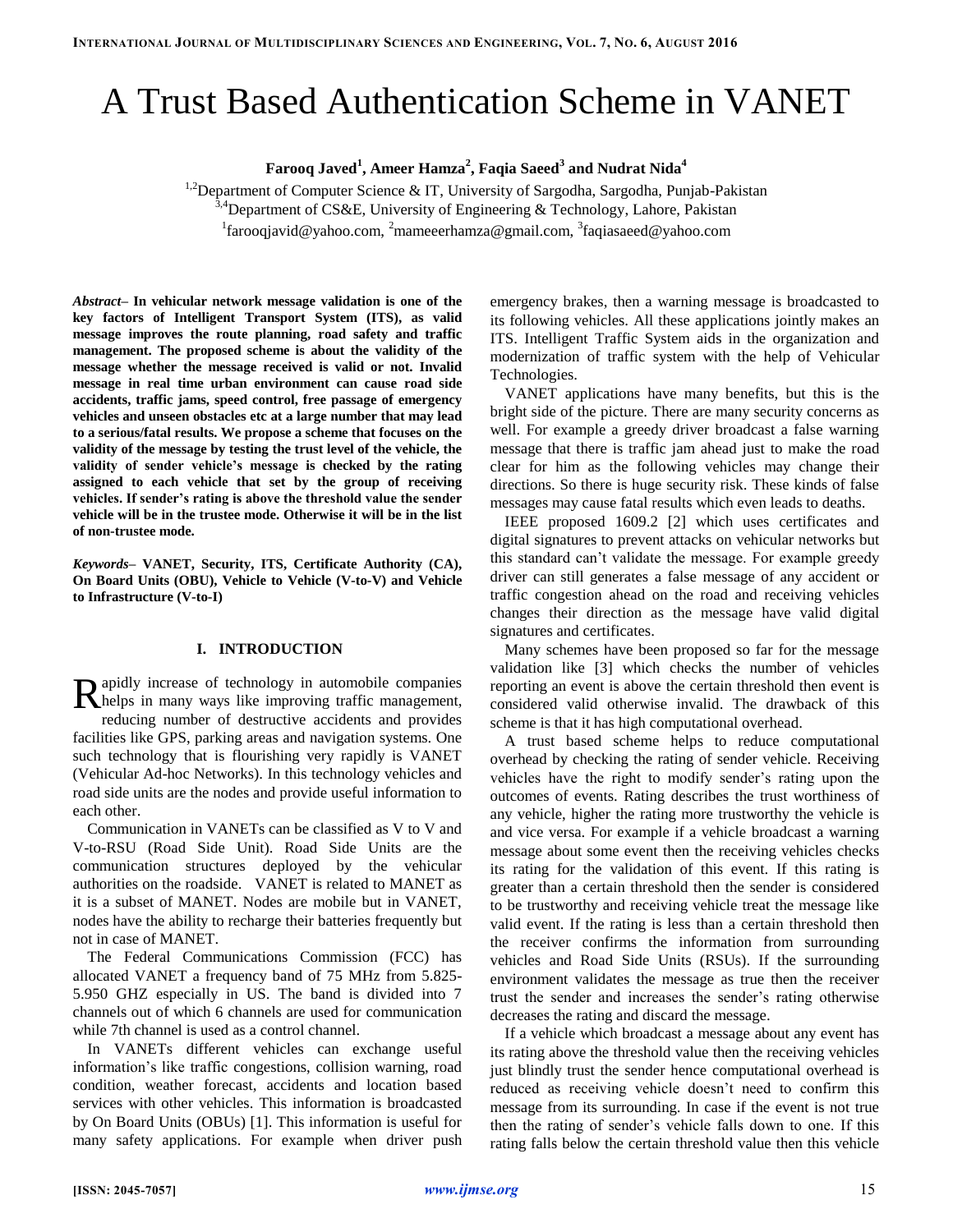is considered to be least trustworthy and its message is discarded every time.

Due to high mobility 802.11 standard protocols are not suitable for VANET; IEEE developed its extended version called IEEE 802.11p also called WAVE (wireless access in vehicular environments). This protocol is used for Dedicated Short Range Communication (DSRC). It supports many DSRC applications like collision warning and Intelligent Transportation System. This standard operates in 5.825-5.950 GHZ band divided into 7 channels with each channel of 10 MHz capable of carrying 27Mbps.

It enables reliable communication by establishing quick links and minimizing the effect of Doppler shifts, multipath propagations and exchange data in very short period of time. It also supports other higher layer protocols like 1609.2 standards.

1609.2 Standard defines security, secure message formatting, processing, and message exchange [4]. For key management, Public Key Infrastructure (PKI) is the proposed standard for VANETs. For communication and verification each vehicle has pair of key called ECDSA key: (i) private key (ii) public key.

Public key is for verification which is authorized by Certificate Authority (CA). Transportation department or car manufacturer companies can act as CA. These keys are temper proof and integrated into OBUs [5].

## **II. RELATED WORKS**

As for the best of our knowledge there is no system that validate message like trust based event validation. We thus discuss already existing work in related topics: Threshold based event validation and VANET event validation.

Number of vehicles reporting an event is above than the threshold value determines the validity of an event [3]. This scheme focuses on both single hop and multiple hop networks, but this scheme doesn't provide desired results if number of vehicles present in a hop where any event occur are less than threshold.

The number of alerts from nearby vehicles is a strong indicator of the validity of an event [6], [7], [8]. Dietzel et al. adopts the notion of data centric [8] for event validation [9]. The main problem in this scheme is the high dissemination delay and one hop relevant. And our protocol is facilitating to distribute alerts to multi hop and provides validity indicator in them to.

## **III. MODEL**

Fig. 1 expresses the trust based authentication in VANET. Vehicle that observes the event, broadcasts the message including its rating 'n'. Vehicles' behind the sender's vehicle certifies the event by inspecting the rating of sender vehicle as they did not observe the event by themselves i.e., it is greater than the upper threshold level. This means that rating shows the credibility of vehicle. If the rating is below upper threshold level then more proofs are needed to certify the event. If the rating is below the lower threshold level then the message is discarded.

Sending vehicle cannot alter its rating; in fact the alteration is done by group of receiving vehicles depending upon the outcome of event i.e., either the event is valid or invalid. In case of valid event the rating increases by one and decreases in case of invalid event.



Fig. 1. VANET

## **IV. PROBLEM CHARACTERIZATION**

Our scheme is to provide authenticated communication between vehicles in VANET. Unauthentic communication can cause serious damages. We propose trust base authentication to prevent such damages.

*Threat Model:* A malicious attacker may broadcast the invalid message to disturb the traffic flow. Group of nasty attackers may cause flooding and denial of services by repeatedly sending the same message and in this situation receiving vehicles may not verify every message as it exceeds the computational limit.

In our scenario, following features are already exists:

*Relatively honest environment*

*Location of each vehicle provided by GPS* 

*Automatic detection of event through V2V*

*Public Key Infrastructure (PKI) It existence means that every vehicle has valid Public and Private Key i.e., valid digital signatures.* 

#### **V. A TRUST BASE AUTHENTICATION SCHEME**

In trust base validation scheme a default trust (rating) level has been set to each vehicle moving in urban environment. Trust (rating) level depends upon the validation of the message forward by sender. If the message is valid, a group of vehicle will increase the rating of sender's vehicle by one, for invalid message the rating will decrease by one. Neighbour's vehicles will be responsible for the modification of sender's rating. In this scheme we define different trust (rating) level of the vehicles. Rating process will only be implemented on private vehicles. Fully trustee if the rating of the vehicle exceeds the upper threshold limit it is declared as fully trustee. Normally in urban environment public vehicles are declared to be fully trustee. Malicious vehicles are those having trust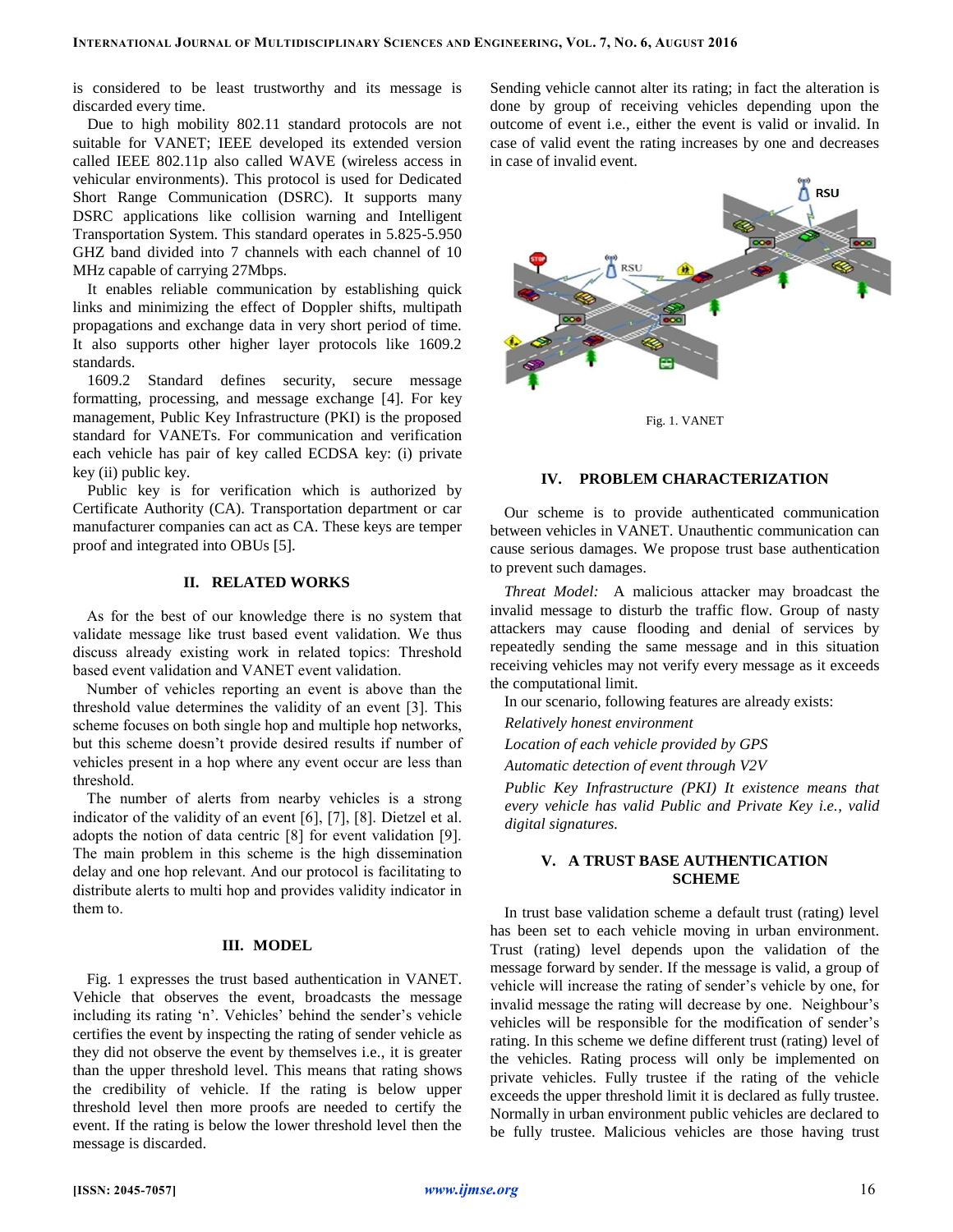levels below the lower threshold limit. Partially trustee set to those vehicles having rating between lower and upper threshold limits. Receiving vehicle can rate only partially trustee vehicles. If the status of vehicle is fully trustee receiving vehicles blindly trust the vehicle's message and follow its instructions, such vehicles will not be rated, malicious vehicles are considered to be in danger zone and receiving vehicles will simply discard its message without any scrutiny, these vehicles will also not be rated.

In VANET every vehicle broadcasts beacon messages every 0.1 seconds, by exchanging these messages every hop will elect a 'Hop-Head' on the basis of the trust level. Selection of the hop head depends that if the vehicle is in the category of fully trustee it will be declared as a Hop-Head. If multiple vehicles are fully trustee then hop head will be selected randomly. If none of the vehicle is fully trustee then the vehicle with highest rating level will be the hop head. Vehicles will exchange their rating level by broadcasting their rating level with each other and vehicle with highest rating will select as a hop head. Now each vehicle will communicate to others through Hop-Head. This phenomenon will help to overcome the broadcasting storm.

*drop alert } else if(R(V) > Tmax) Forward alert else listen to other vehicles if(V(h) reporting same alert)*

*forward alert increase sender's rating*

*else*

*drop the alert decrease the rating //check the hop head presence goto HH*



Fig. 2. Trust based Authentication

Flow chart of trust base authentication scheme is shown in Fig. 3.

## *Algorithm:*

*V(H) #set of all vehicles in a hop R(v) #rating of sender vehicles // beacon messages exchanged HH# Hop-Head*

*HH : Rating of all vehicles checked Hop-Head selected on the basis of highest rating*

*// hop-head receives alert*  $if$   $(R(v) < Tmin)$ 





## **VI. PERFORMANCE EVALUATION**

Simulations are performed in network simulator ns-2.34 [10]. Traffic file is generated in VanetMobiSim. The fixed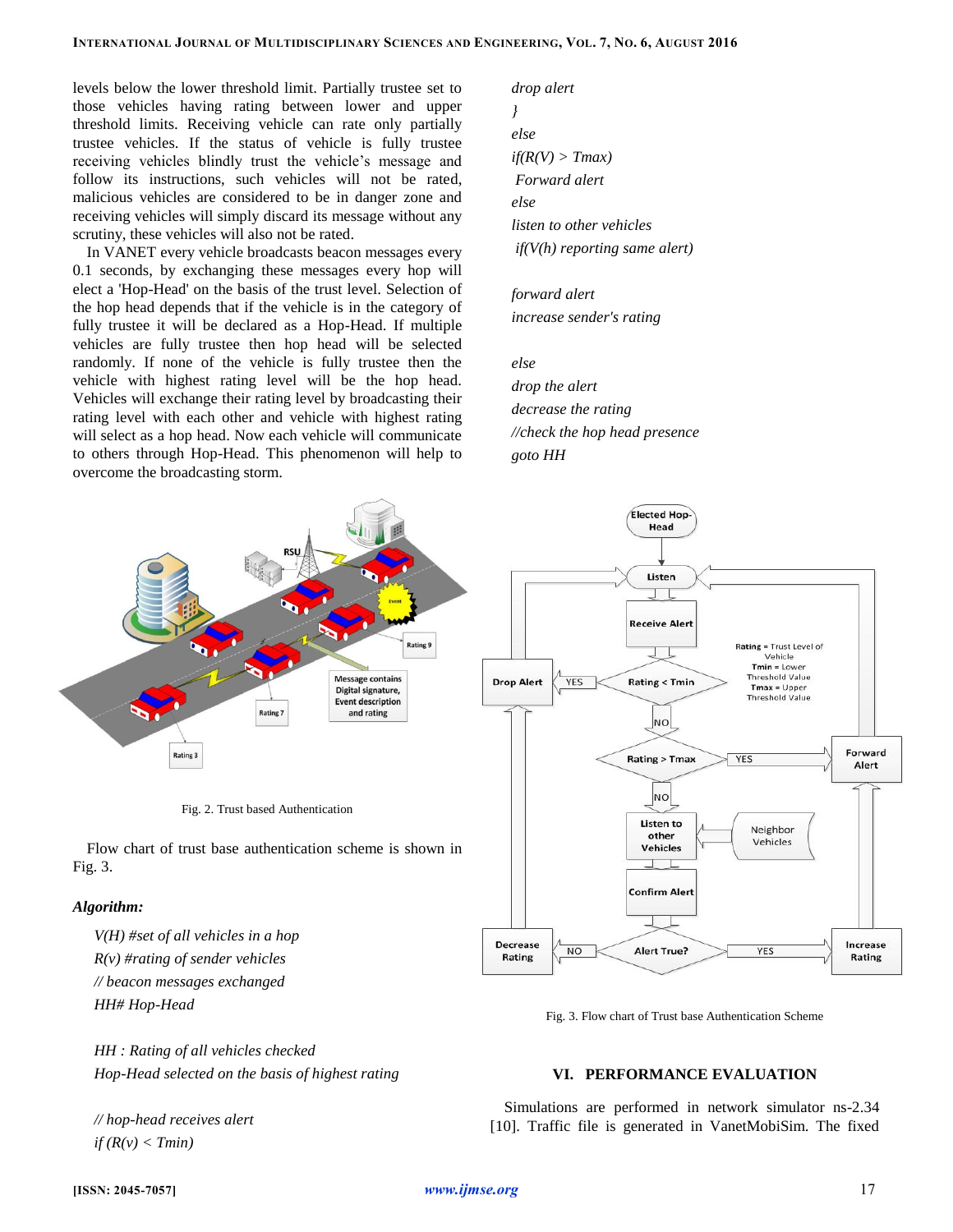parameter in simulation is the transmission radius 150m. Table 1 shows the simulation parameter used.

|                | <b>Simulation Parameters</b> | <b>Values</b>         |
|----------------|------------------------------|-----------------------|
|                | <b>Transmission Radius</b>   | 150m                  |
| $\mathfrak{D}$ | <b>Simulation Time</b>       | 150sec                |
| $\mathcal{R}$  | Total number of Vehicles     | 10, 20, 30, 40        |
|                | Packet Size                  | 512B                  |
|                | <b>Traffic Type</b>          | <b>CBR</b>            |
|                | <b>Traffic Load</b>          | Packet send every 1ms |

Table 1: Simulation Parameters



Fig. 4. Rating v/s No. of Vehicles

Fig. 4 shows that as the numbers of vehicles increases in a hop/network the average value of trust (rating) in a hop/network increases i.e., more trust full environment to report and validate an event. By increasing number of vehicles it is easy for Hop Head to validate an event and also hop head takes less time to validate an event and update the trust level (rating) of sending vehicle.



Fig. 5 Round Trip Time v/s No. of Vehicles

Fig. 5 shows that the Round Trip Time (RTT) decreases as

the number of vehicles increases in a hop/network, because increasing number of vehicles causes the increase in the trustworthiness of a hop/network then it is easier for Hop Head and takes less time to authenticate an event and send back a reply message to sending vehicles to update its trust level (rating).



Fig. 6. Comparison of Round Trip Time by Counter-based and Trust-based

Fig. 6 shows the comparison of average trust level of a hop/network by Trust-based and counter-based scheme [3]. The behaviour of Counter-based is more abrupt as compared to Trust-based scheme. After increasing number of vehicles the trust level of Trust-based is constant while for Counter scheme it is still varying. This means that when numbers of vehicles are large in number in a hop/network then Trustbased scheme is more suitable as compared to Counter scheme.



Fig. 7 Comparison of Rating by Counter-based and Trust-based

Fig. 7 shows the comparison of Round Trip Time by Trustbased and Counter-based. Counter scheme takes less amount of time as compared to Trust-based at the starting or when the numbers of vehicles are less. But as the number of vehicles